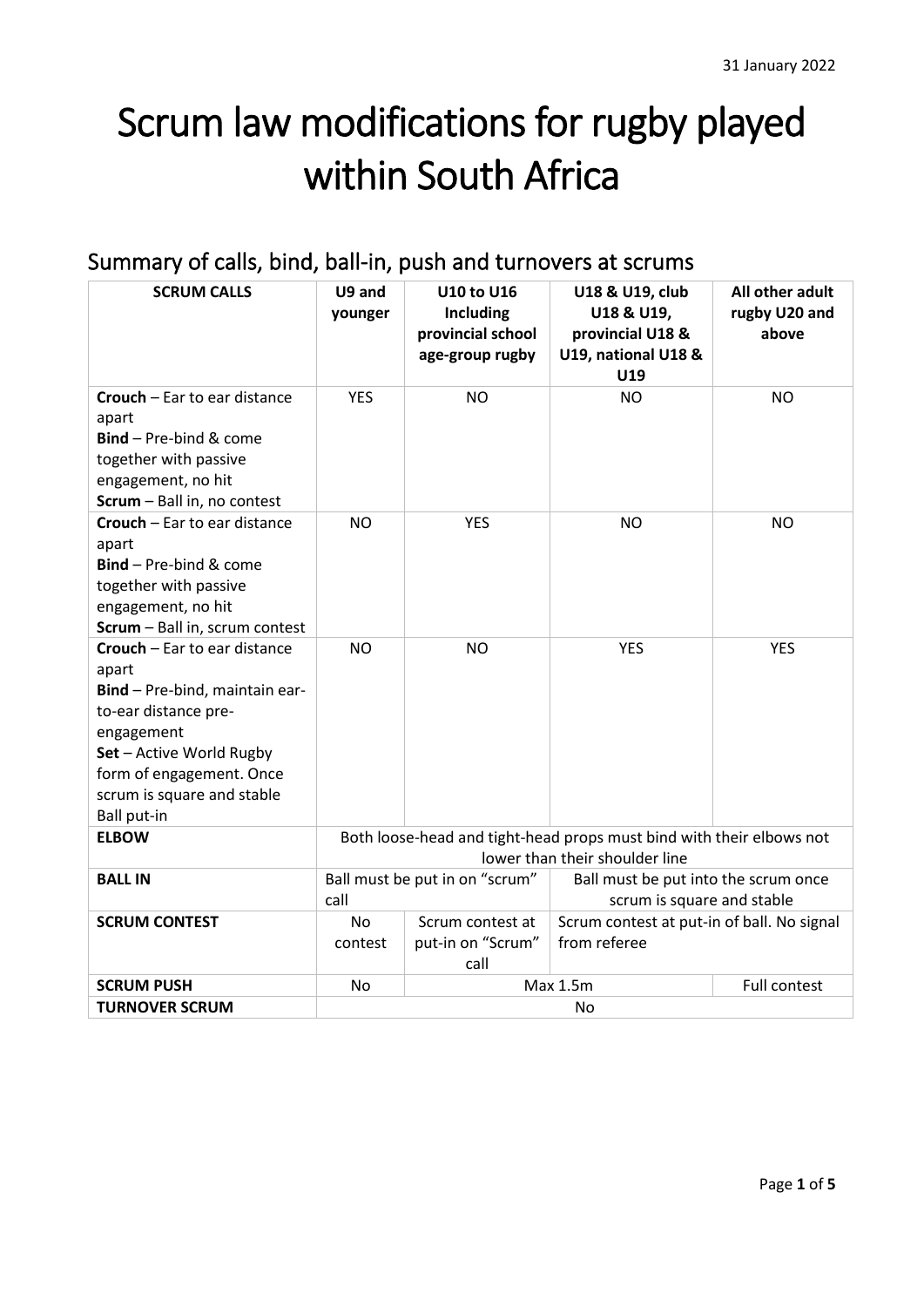## U9 and younger age groups

### **Applies to Mini‐rugby**

- Passive engagement or fold‐over, with pre‐scrum binding.
- For Mini‐rugby player age groups 5 years old turning 6, and 6 years old turning 7 during the year in question:
	- $\circ$  3-man uncontested scrums, purely to restart play, with a maximum of 10 players allowed per side.
- For Mini‐rugby player age groups 7 years old turning 8, and 8 years old turning 9, during the year in question:
	- o 5‐man uncontested scrums, purely to restart play, with a minimum of 12 players per side required for 5‐man scrums.

OR

o 8‐man uncontested scrums, purely to restart play, with a minimum of 15 players per side required for 8‐man scrums.

### **Scrum calls**

- **Crouch** (align ear‐to‐ear, and get into spine‐in‐line and parallel position)
- **Bind** (come together and pre-bind, with passive engagement, no hit)
- **Scrum** (ball in, uncontested)
	- o No hit allowed during engagement.
	- o No scrum contest allowed.
	- o Hooker must hook the ball.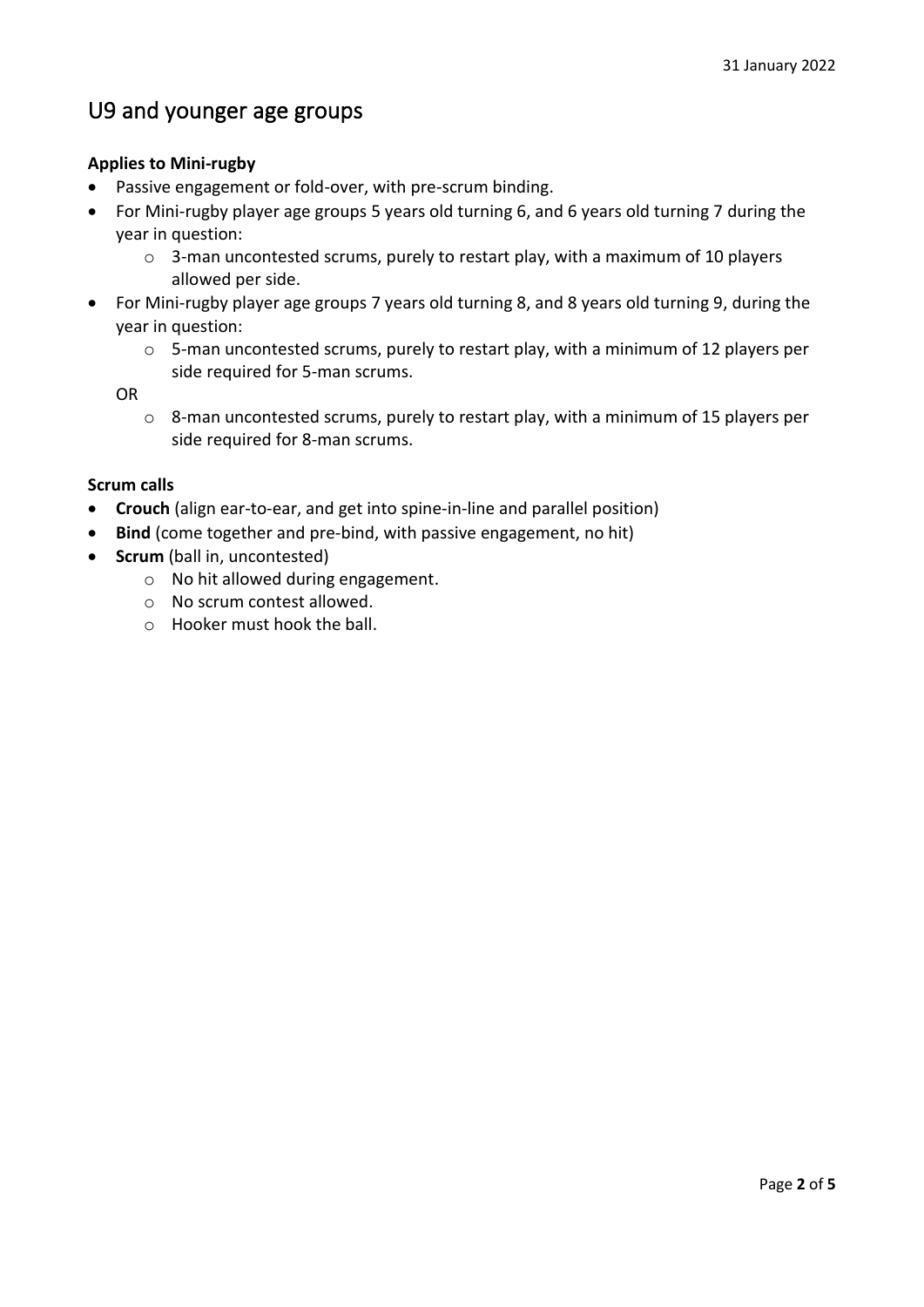### U10 to U16 age groups

### **Includes provincial school age-group rugby**

### **Applies to Mini-rugby and normal rugby**

- Full scrum formation first introduction to competitive scrumming.
- Passive engagement or fold‐over, with pre‐scrum binding.
- Uncontested scrums as a result of sending off, temporary suspension or injury must be played with eight players per side.

### **Scrum calls**

- **Crouch** (align ear‐to‐ear, and get into spine‐in‐line and parallel position)
- **Bind** (come together and pre-bind, with passive engagement, no hit)
- **Scrum** (ball in and contest begins)
	- o No hit allowed during engagement.
	- o Full scrumming contest at put‐in.
	- o One‐and‐a‐half (1½) metre push allowed, thereafter no more contest.

### **Post engagement**

- Enforce Under 19 Variations.
- No wheeling, a team must not intentionally wheel a scrum.
	- o If the wheel reaches more than 45˚, the referee must stop play.
	- o If the wheel is unintentional, the referee orders another scrum at the place where the scrum is stopped.
	- o No turnover possession when the scrum wheels through 45°.
- Both loose‐head and tight‐head props must bind with their elbows not lower than their shoulder line.

### **Management**

• Should there be a mismatch, inadequacy or unsuitability of either of the forward packs, then uncontested scrums should be called for by the referee.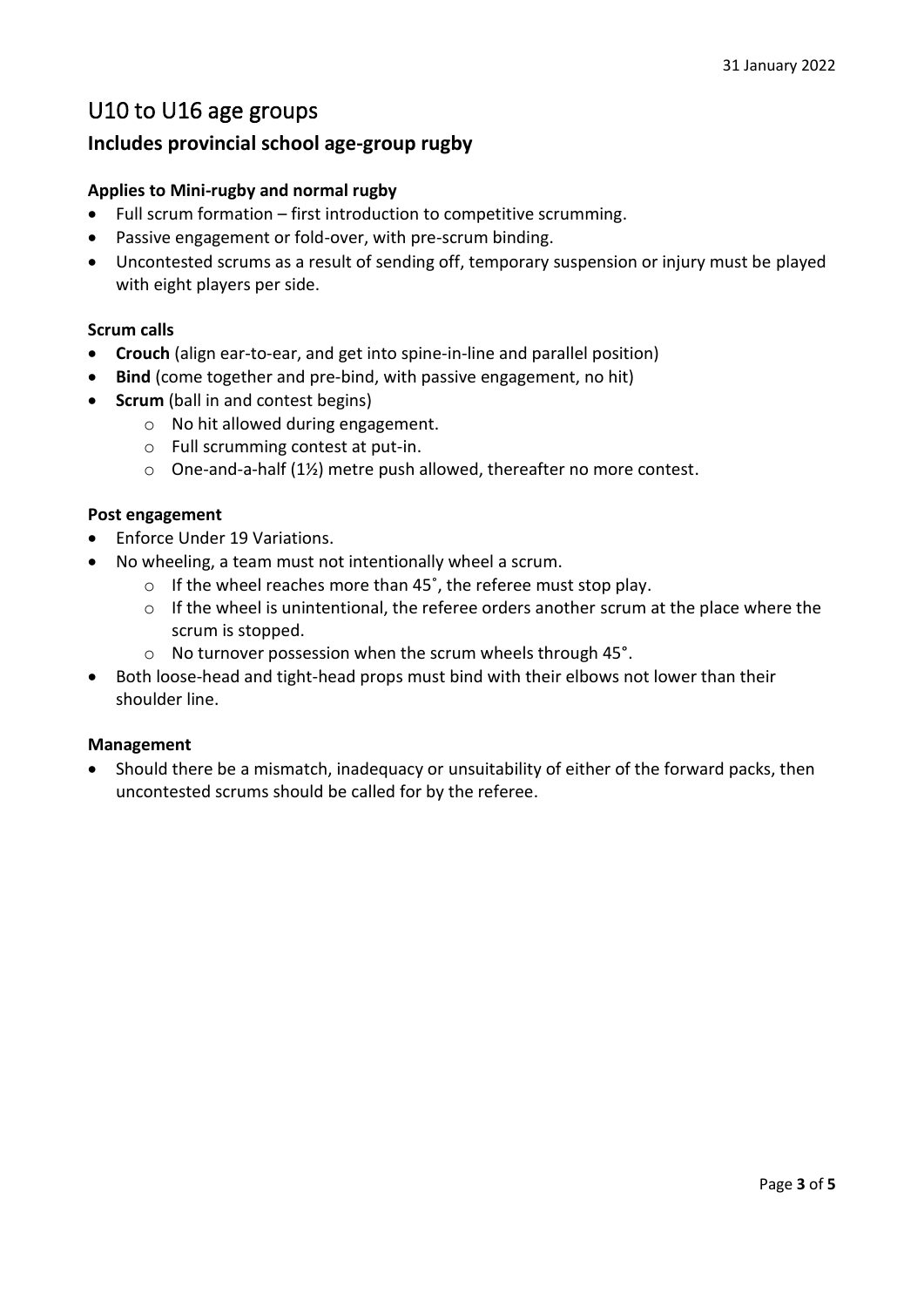# U/18 & U/19, club U/18 & U/19, provincial U/18 & U/19 and national U/18 & U/19

### **Normal rugby laws with scrum law modifications**

- Full scrum formation.
- Active Engagement, with pre‐scrum binding and a **reduced** hit allowed on engagement.
- Uncontested scrums as a result of sending off, temporary suspension or injury must be played with eight players per side.

### **Scrum calls**

- **Crouch** (align ear-to-ear, and get into spine-in-line and parallel position)
- **Bind** (Take the bind firmly on opposite front row, but do not fully come together yet, keep the ear-to-ear distance, bar up and prepare)
- **Set** (Maintain, and secure the bind and actively engage)
	- $\circ$  Ball to be put in once the scrum is square and stationary no indication from the referee.
	- o Full scrumming contest at put‐in.
	- o One‐and‐a‐half (1½) metre push allowed, thereafter no more contest.

### **Post engagement**

- Enforce Under 19 Variations.
- No wheeling a team must not intentionally wheel a scrum.
	- o If the wheel reaches more than 45˚, the referee must stop play.
	- $\circ$  If the wheel is unintentional, the referee orders another scrum at the place where the scrum is stopped.
	- o No turnover possession when the scrum wheels through 45°
- Both loose‐head and tight‐head props must bind with their elbows not lower than their shoulder line.

### **Management**

- Should there be a mismatch, inadequacy or unsuitability of either of the forward packs, then the current World Rugby laws prevail in correctly managing the situation.
- Failing that, uncontested scrums should be called for by the referee.